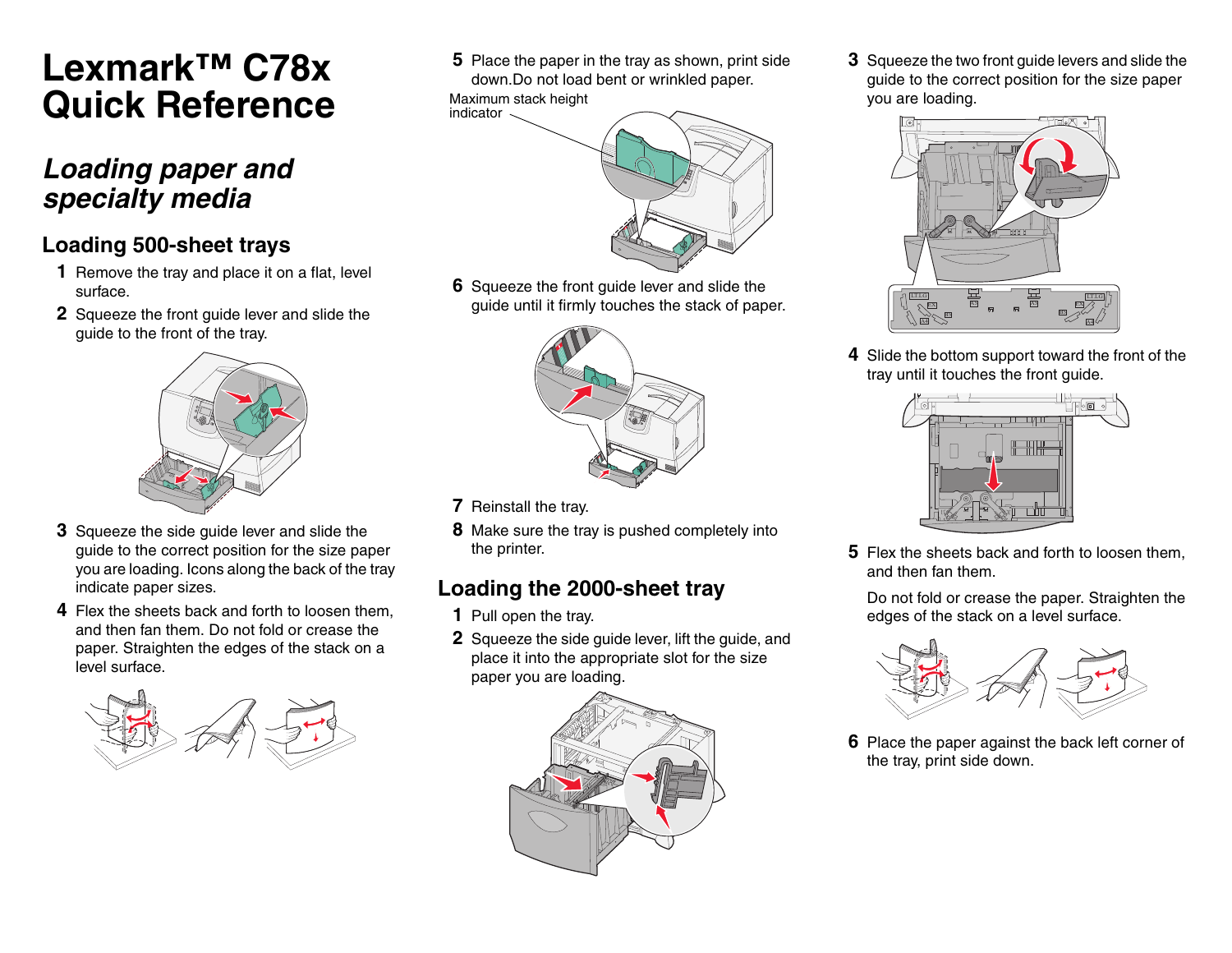Do not load bent or wrinkled print media.



**7** Close the tray.

Make sure the tray is pushed completely into the printer. Do not exceed the maximum stack height. Overfilling the tray may cause paper jams.

#### **Loading the multipurpose feeder**

**1** Open the multipurpose feeder.



**2** Squeeze the paper guide lever and slide the guide all the way toward the front of the printer.



**3** Flex the specialty media back and forth to loosen the stack, and then fan the stack. Do not fold or crease the media. Straighten the edges of the stack on a level surface.



**4** Arrange the stack of paper or specialty media correctly for the size, type, and print method you are using.



**5** Place the paper or specialty media, print side up, along the left side of the multipurpose feeder, and then push it in as far as it will easily go.

Do not force the media.

- **Note:** Do not exceed the maximum stack height. Overfilling the feeder may cause jams.
- **6** Squeeze the paper guide lever and slide the guide until it lightly touches the side of the stack.



**7** If you are loading a different type of media than was previously loaded in the tray, change the Paper Type setting for that tray on the operator panel.

#### **Setting the paper type and paper size**

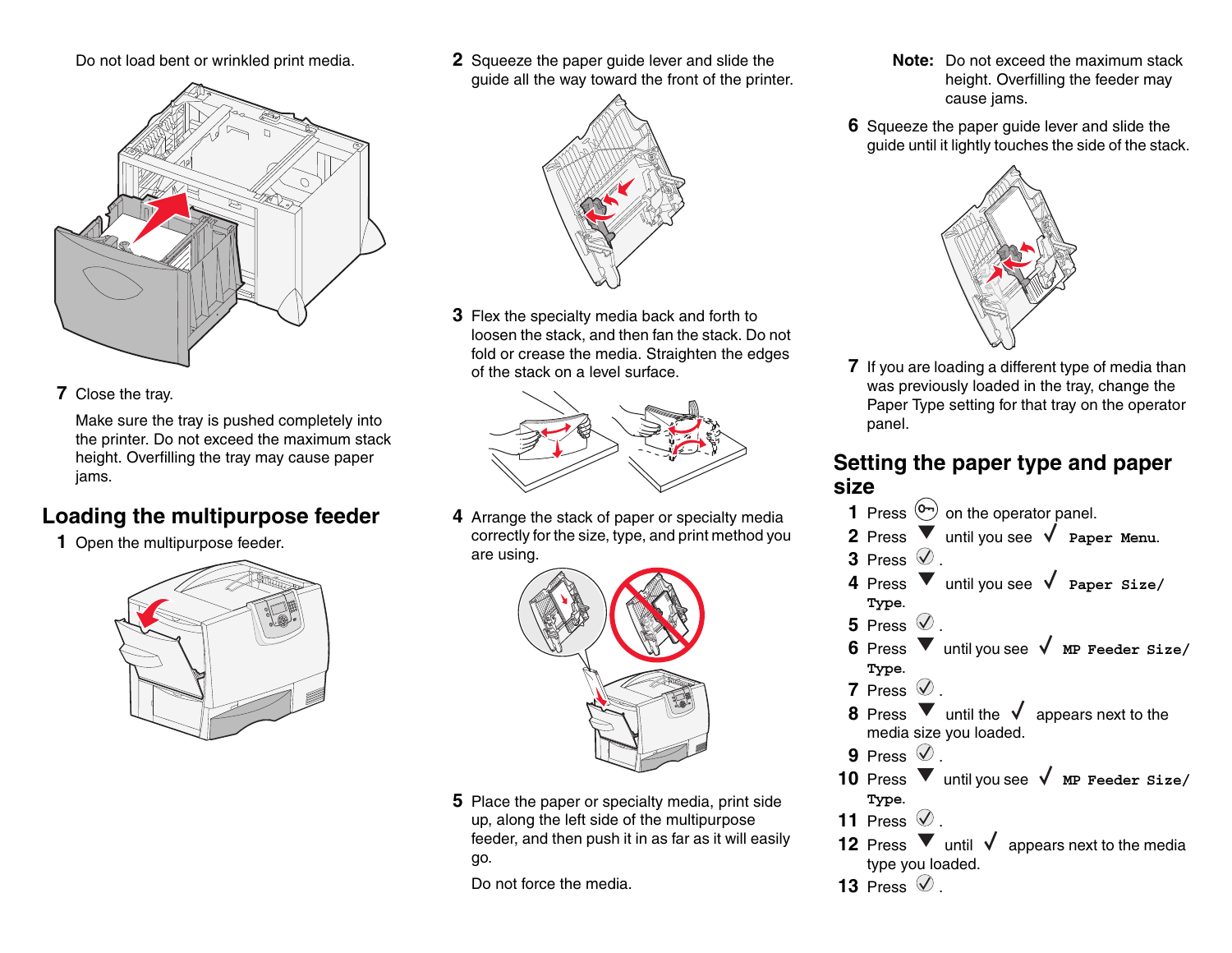# *Printing*

#### **Printing a document**

- **1** Open the file you want to print.
- **2** From the File menu, select **Print**.
- **3** Verify that the correct printer is selected in the dialog box.
- **4** Modify the printer settings as appropriate (such as the pages you want to print or the number of copies).
	- **Note:** Click **Properties** or **Setup** to adjust printer settings not available from the first screen, and click **OK**.
- **5** Click **OK** or **Print** to send the job to the selected printer.

#### **Printing confidential and other held jobs**

- **1** With a document open, click File  $\rightarrow$  Print.
- **2** Click **Properties**, **Preferences**, **Options**, or **Setup**.
- **3** Click **Other Options**, and then click **Print and Hold**.
- **4** Select your job type (Confidential, Reserve, Repeat, or Verify), and then assign a user name. For a confidential job, also enter a fourdigit PIN.
- **5** Click **OK** or **Print**, and then go to the printer to release the job.
- **6** Press  $\blacktriangledown$  until  $\blacklozenge$  **Held jobs** appears, and then press  $\oslash$ .
- **7** Press ▼ until √ Confidential jobs appears, and then press  $\mathcal{D}$ .
- **8** Press  $\blacktriangledown$  until the  $\sqrt{ }$  appears next to your user name, and then press  $\mathcal{D}$ .
- **9** Enter your PIN.
- **10** Press  $\blacktriangledown$  until  $\blacklozenge$  appears next to the job you want to print, and then press  $\mathcal{D}$ .

After your job prints, it is deleted from printer memory.

#### **Printing from a USB flash memory device**

A USB Direct interface is located on the operator panel so you can insert a USB flash memory device and print PDF documents and supported graphic files. Printing a document from a USB flash memory device is similar to printing a held job.

> **Note:** Supported graphic types are .gif, .jpeg, .jpg, .bmp, .png, .tiff, .tif, .pcx, and .dcx.

For information regarding tested and approved USB flash memory devices, see the Lexmark Web site at **www.lexmark.com**.

- **1** Make sure the printer is on and **Ready** or **Busy** appears.
- **2** Insert a USB flash memory device into the USB Direct interface.



**3** Press  $\blacktriangledown$  until  $\blacklozenge$  appears next to the document you want to print, and then press  $\mathcal Q$ .

A screen asking the number of copies to be printed will appear.

- **4** To print only one copy, press  $\heartsuit$ , or manually input the number of copies with the number pad, then press  $\mathcal{Q}$ .
	- **Note:** Do not remove the USB flash memory device from the USB Direct

interface until the document has finished printing.

### **Canceling a print job**

If the job you want to cancel is printing, and **Busy** appears on the display, press  $\nabla$  until  $\nabla$  cancel a job appears, and then press  $\mathcal{Q}$ . The message **Cancel Pending** appears until the job is canceled.

# *Clearing jams*

#### **Understanding jam messages**

| <b>Message</b>           | What to do                                   |
|--------------------------|----------------------------------------------|
| 200 Paper Jam            | Clear Area B and Area T1.                    |
| 201 Paper Jam            | Clear Area D. Area K, and Area L.            |
| 202 Paper Jam            | Clear Area K and Area L.                     |
| 230 Paper Jam            | Clear Area E and Area J.                     |
| 24 <x> Paper<br/>Jam</x> | Clear Area B, Area C, and Area<br>T <x>.</x> |
| 250<br>Paper Jam         | Clear Area A and Area D.                     |

#### **Area A**

**1** Release the levers on each side of the multipurpose feeder to lay it flat.